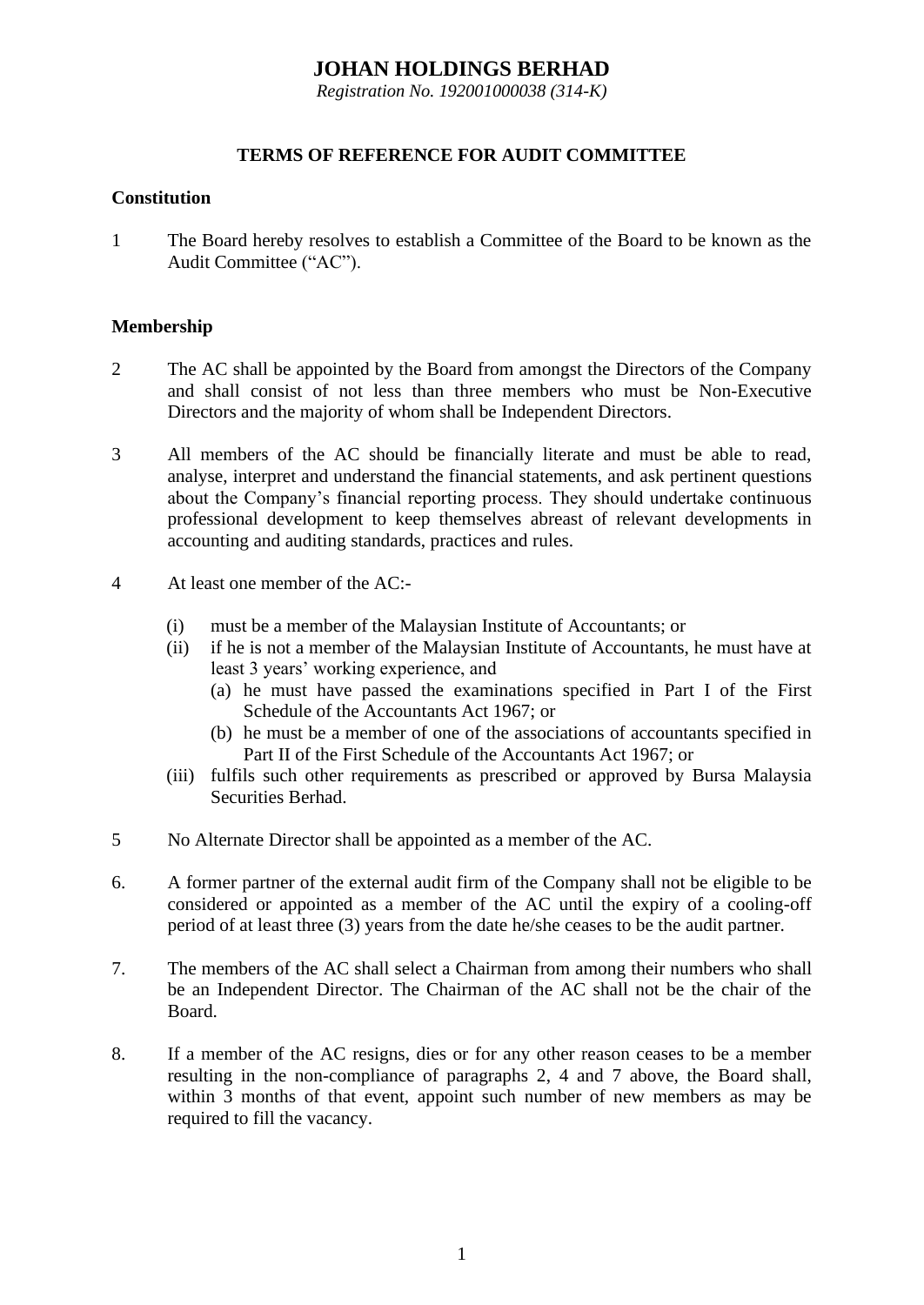9. The term of office and performance of the AC and each of its members shall be reviewed by the Nominating Committee annually to determine whether such AC and members have carried out their duties in accordance with their terms of reference.

## **Authority**

- 10. The AC is authorized by the Board to investigate any activity within its terms of reference. It is authorised to seek any information it requires from any employee and all employees are directed to co-operate with any request made by the AC.
- 11. The AC is authorised by the Board to obtain outside legal or other independent professional advice and to secure the attendance of outsiders with relevant experience and expertise if it considers this necessary.
- 12. The AC shall have full and unlimited access to any information pertaining to the Group. The AC shall have direct communication channels with the internal and external auditors and with Senior Management of the Group and shall be able to convene meetings with the external auditors, the internal auditors or both excluding the attendance of other Directors and employees of the Group, whenever deemed necessary. The AC shall have the resources that are required to perform its duties.

#### **Functions**

- 13. The functions of the Committee shall be :-
	- (a) to review the Group's quarterly results and year end financial statements, before the approval by the board of directors, focusing particularly on:
		- (i) changes in or implementation of major accounting policy;
		- (ii) significant matters highlighted including financial reporting issues, significant judgements made by the Management, significant and unusual events or transactions; and how these matters are addressed;
		- (iii) the going concern assumption;
		- (iv) significant adjustments arising from the audit; and
		- (v) compliance with accounting standards and other legal requirements.
	- (b) to review with the external auditors on the following and report the same to the Board of Directors:-
		- 1. the audit plan;
		- 2. the audit report, findings and recommendations;
		- 3. their evaluation of the system of internal controls; and
		- 4. the assistance given by the company's officers to the auditor.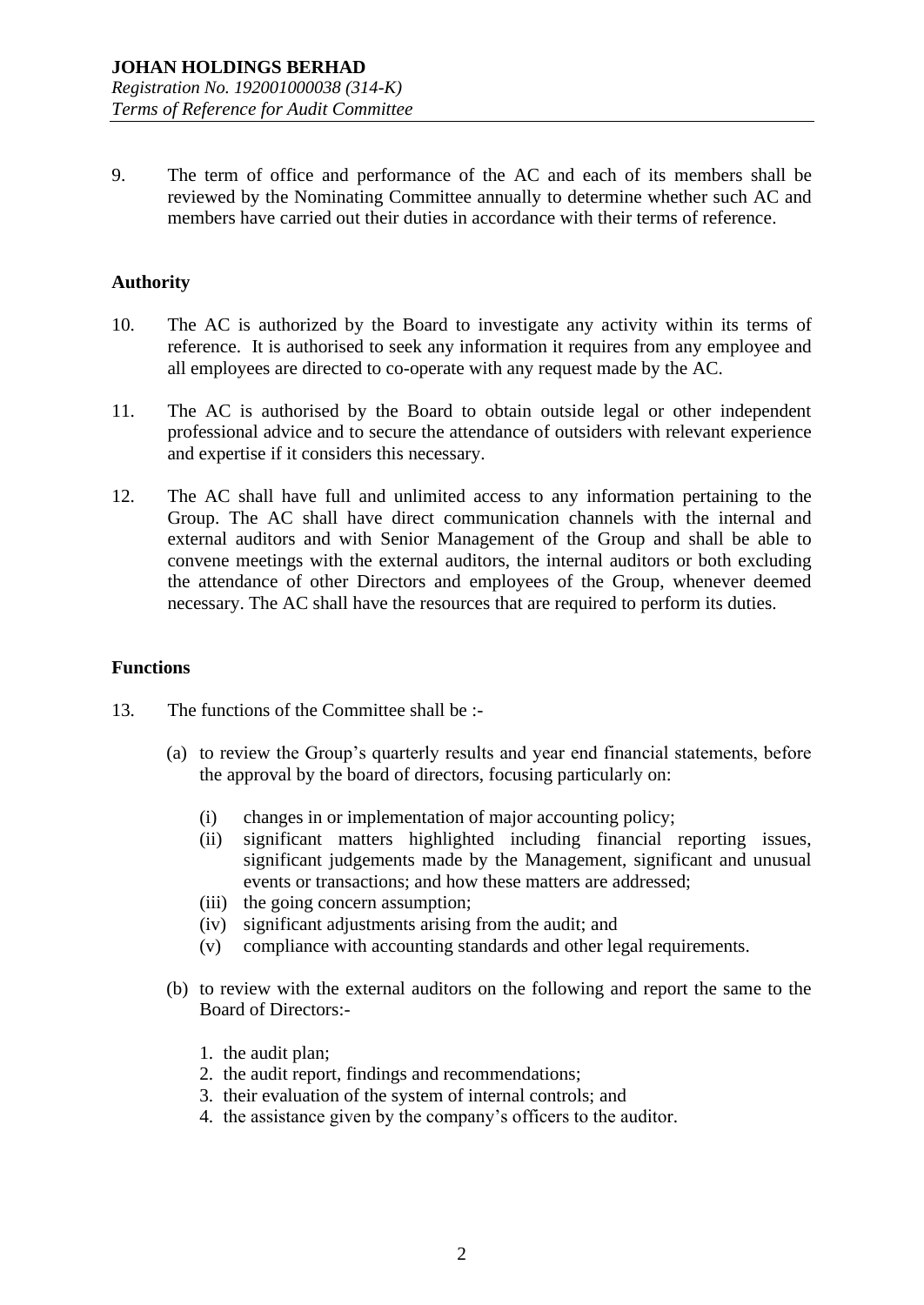- (c) to consider and review the appointment or re-appointment, performance of the external auditors, the audit fees and the letter of resignation (if any) from the external auditors or whether there is reason (supported by grounds) to believe that the external auditors is not suitable for re-appointment, before making a recommendation to the Board.
- (d) to review the non-audit services provided by the external auditors and/or its affiliated firms to the Company, including the nature of the non-audit services and fees of the non-audit services.
- (e) to review with the Head of Internal Audit on the following and report the same to the Board:-
	- (i) effectiveness of the Group's internal control system;
	- (ii) the adequacy of the scope, functions, competency and resources of the internal audit function and that it has the necessary authority to carry out its work;
	- (iii) the internal audit programme, processes, the results of the internal audit programme, processes or investigation undertaken and whether or not appropriate action is taken on the recommendations of the internal audit function.
- (f) to ensure the internal audit function is independent of the activities it audits and the Head of Internal Audit reports functionally to the AC and review their performance on an annual basis.
- (g) to ensure a sound risk management framework is in place to identify, assess, manage and monitor key business risks, eg. strategic, operational, financial and compliance risks.
- (h) to review the adequacy of the Group's risk management framework and assess the resources and knowledge of the Management and employees involved in the risk management process.
- (i) to review the Group's risk profile and risk tolerance, and plans to mitigate risks as identified from time to time.
- (j) to review any related party transaction and conflict of interest situation that may arise within the Company or Group including any transaction, procedure or course of conduct that raises questions of management integrity.
- (k) to review the findings of internal investigation arisen from the concerns reported under the Whistle Blowing procedures and based on the recommendation made, to decide on course of action to be taken.
- (l) to direct any special investigations on the Group's operations to be carried out by the Group Internal Audit Division or any other appropriate agencies.